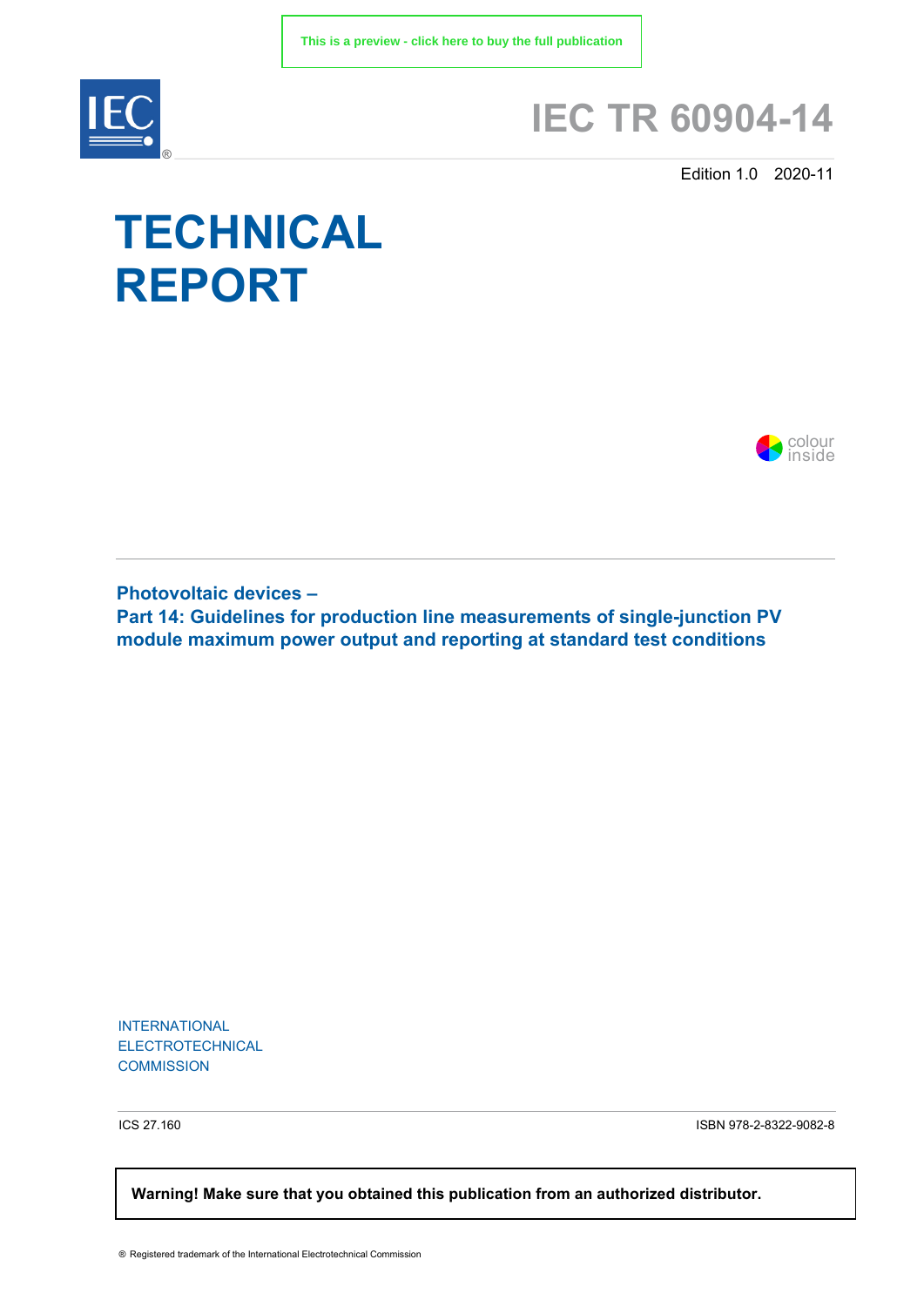– 2 – IEC TR 60904-14:2020 © IEC 2020

# CONTENTS

| 1                                                                              |                                                                               |                                                                                             |  |  |  |  |
|--------------------------------------------------------------------------------|-------------------------------------------------------------------------------|---------------------------------------------------------------------------------------------|--|--|--|--|
| 2                                                                              |                                                                               |                                                                                             |  |  |  |  |
| 3                                                                              |                                                                               |                                                                                             |  |  |  |  |
| 4                                                                              |                                                                               |                                                                                             |  |  |  |  |
|                                                                                | 4.1                                                                           |                                                                                             |  |  |  |  |
|                                                                                | 4.2                                                                           |                                                                                             |  |  |  |  |
|                                                                                | 4.2.1                                                                         |                                                                                             |  |  |  |  |
|                                                                                | 4.2.2                                                                         |                                                                                             |  |  |  |  |
|                                                                                | 4.2.3                                                                         |                                                                                             |  |  |  |  |
|                                                                                | 4.3                                                                           |                                                                                             |  |  |  |  |
|                                                                                | 4.3.1                                                                         |                                                                                             |  |  |  |  |
|                                                                                | 4.3.2                                                                         | Solar simulator requirements in relevant IEC documents 13                                   |  |  |  |  |
|                                                                                | 4.3.3                                                                         |                                                                                             |  |  |  |  |
|                                                                                | 4.3.4                                                                         |                                                                                             |  |  |  |  |
|                                                                                | 4.3.5                                                                         |                                                                                             |  |  |  |  |
|                                                                                | 4.3.6                                                                         |                                                                                             |  |  |  |  |
|                                                                                | 4.4                                                                           |                                                                                             |  |  |  |  |
|                                                                                | 4.4.1                                                                         |                                                                                             |  |  |  |  |
|                                                                                | 4.4.2                                                                         |                                                                                             |  |  |  |  |
|                                                                                | 4.4.3                                                                         | Reference device requirements in relevant IEC documents17                                   |  |  |  |  |
|                                                                                | 4.4.4                                                                         |                                                                                             |  |  |  |  |
|                                                                                | 4.5                                                                           | Calibration and operation procedures of measurement equipment 19                            |  |  |  |  |
|                                                                                | 4.5.1                                                                         |                                                                                             |  |  |  |  |
|                                                                                | 4.5.2                                                                         | Calibration and operation procedure requirements in relevant IEC                            |  |  |  |  |
|                                                                                | 4.5.3                                                                         |                                                                                             |  |  |  |  |
|                                                                                | 4.5.4                                                                         | Factors affecting calibration of measurement equipment20                                    |  |  |  |  |
| 5                                                                              |                                                                               |                                                                                             |  |  |  |  |
|                                                                                | 5.1                                                                           |                                                                                             |  |  |  |  |
|                                                                                | 5.2                                                                           |                                                                                             |  |  |  |  |
|                                                                                |                                                                               |                                                                                             |  |  |  |  |
|                                                                                |                                                                               |                                                                                             |  |  |  |  |
|                                                                                |                                                                               | Figure 1 – Application of IEC documents to report STC $P_{\text{max}}$ values, adapted from |  |  |  |  |
|                                                                                |                                                                               |                                                                                             |  |  |  |  |
|                                                                                |                                                                               |                                                                                             |  |  |  |  |
|                                                                                |                                                                               |                                                                                             |  |  |  |  |
|                                                                                | Figure 3 - Example traceability chain for production PV modules, adapted from |                                                                                             |  |  |  |  |
|                                                                                |                                                                               |                                                                                             |  |  |  |  |
|                                                                                |                                                                               |                                                                                             |  |  |  |  |
| Figure 4 - Flowchart describing solar simulator irradiance adjustment based on |                                                                               |                                                                                             |  |  |  |  |

reference module *P*max; adapted from published work [7].....................................................22 Figure 5 – Illustration of four-terminal electrical connection to a PV module ..........................24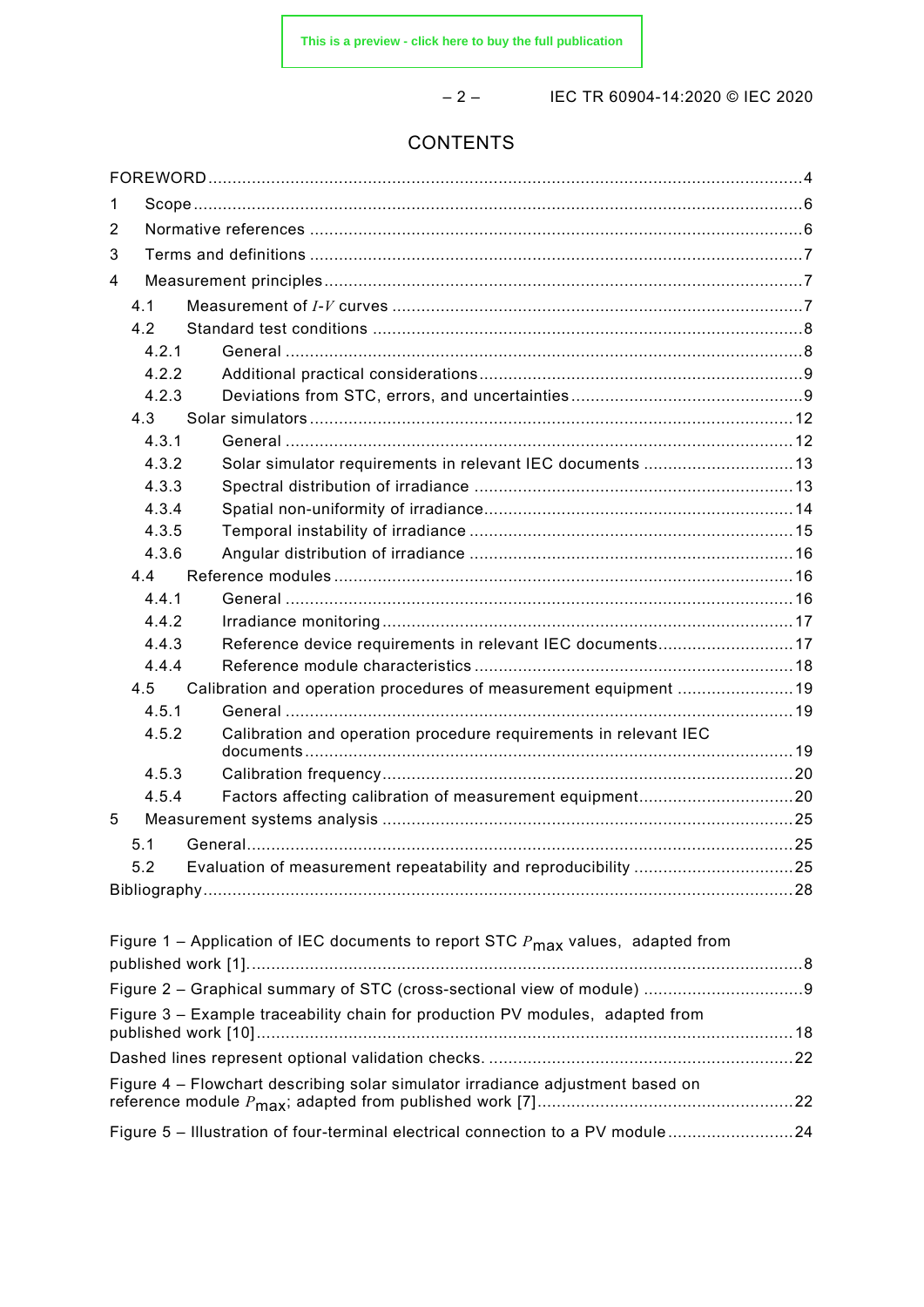IEC TR 60904-14:2020 © IEC 2020 – 3 –

| Table 2 – Summary of effects due to deviations from STC and factors of 4.2.2  12                                                                                                        |  |
|-----------------------------------------------------------------------------------------------------------------------------------------------------------------------------------------|--|
| Table 3 – Types of production module $P_{\text{max}}$ errors that can be partially cancelled by<br>setting solar simulator irradiance using a matched reference module21                |  |
| Table 4 – Small sampling analysis ( $n = 4$ , $p = 4$ ) over a single day, including variation<br>in module placement and module electrical connection [10] (solar simulator irradiance |  |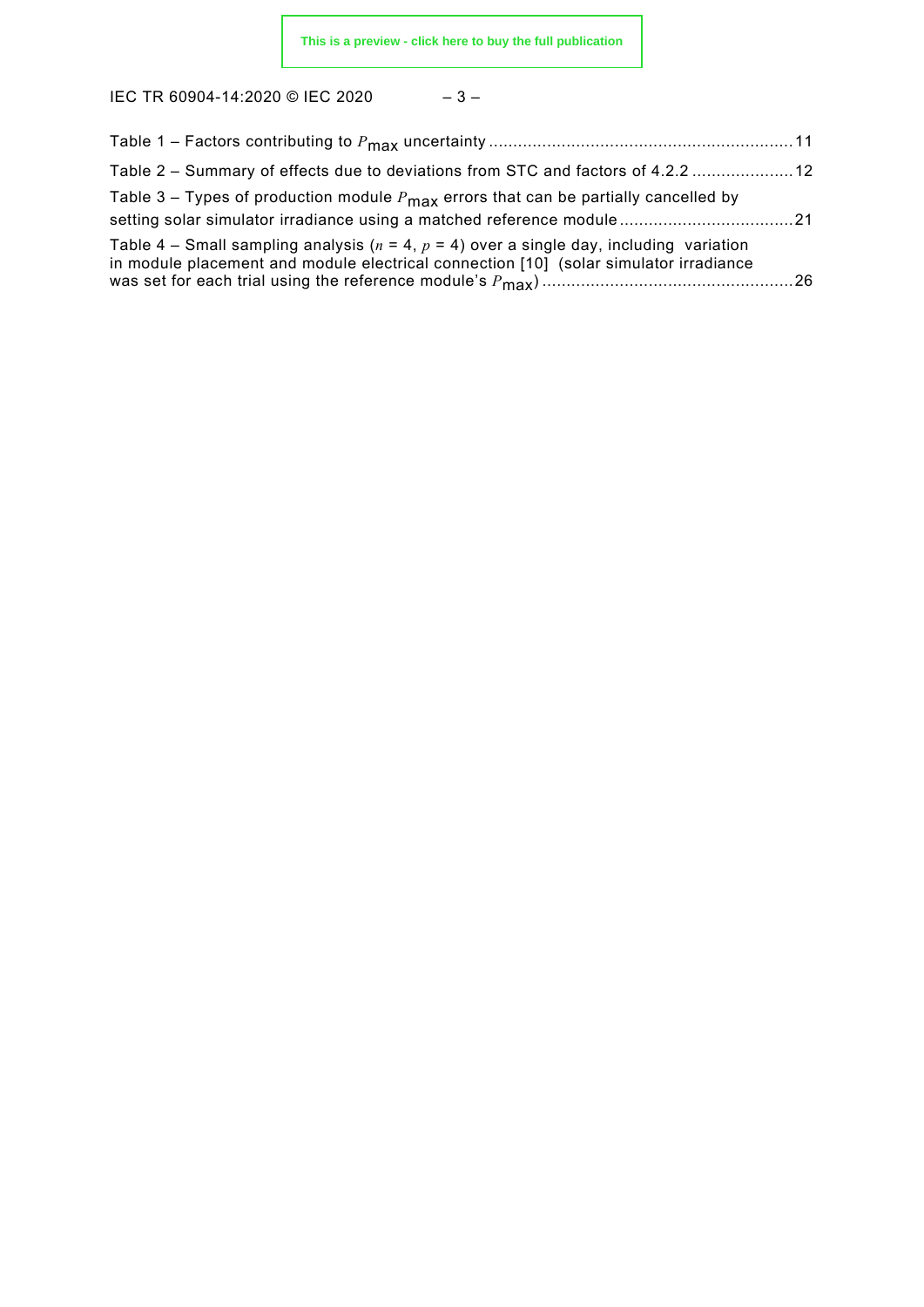**[This is a preview - click here to buy the full publication](https://webstore.iec.ch/publication/67058&preview)**

– 4 – IEC TR 60904-14:2020 © IEC 2020

#### INTERNATIONAL ELECTROTECHNICAL COMMISSION

\_\_\_\_\_\_\_\_\_\_\_\_

# **PHOTOVOLTAIC DEVICES –**

## **Part 14: Guidelines for production line measurements of single-junction PV module maximum power output and reporting at standard test conditions**

#### FOREWORD

- <span id="page-3-0"></span>1) The International Electrotechnical Commission (IEC) is a worldwide organization for standardization comprising all national electrotechnical committees (IEC National Committees). The object of IEC is to promote international co-operation on all questions concerning standardization in the electrical and electronic fields. To this end and in addition to other activities, IEC publishes International Standards, Technical Specifications, Technical Reports, Publicly Available Specifications (PAS) and Guides (hereafter referred to as "IEC Publication(s)"). Their preparation is entrusted to technical committees; any IEC National Committee interested in the subject dealt with may participate in this preparatory work. International, governmental and non-governmental organizations liaising with the IEC also participate in this preparation. IEC collaborates closely with the International Organization for Standardization (ISO) in accordance with conditions determined by agreement between the two organizations.
- 2) The formal decisions or agreements of IEC on technical matters express, as nearly as possible, an international consensus of opinion on the relevant subjects since each technical committee has representation from all interested IEC National Committees.
- 3) IEC Publications have the form of recommendations for international use and are accepted by IEC National Committees in that sense. While all reasonable efforts are made to ensure that the technical content of IEC Publications is accurate, IEC cannot be held responsible for the way in which they are used or for any misinterpretation by any end user.
- 4) In order to promote international uniformity, IEC National Committees undertake to apply IEC Publications transparently to the maximum extent possible in their national and regional publications. Any divergence between any IEC Publication and the corresponding national or regional publication shall be clearly indicated in the latter.
- 5) IEC itself does not provide any attestation of conformity. Independent certification bodies provide conformity assessment services and, in some areas, access to IEC marks of conformity. IEC is not responsible for any services carried out by independent certification bodies.
- 6) All users should ensure that they have the latest edition of this publication.
- 7) No liability shall attach to IEC or its directors, employees, servants or agents including individual experts and members of its technical committees and IEC National Committees for any personal injury, property damage or other damage of any nature whatsoever, whether direct or indirect, or for costs (including legal fees) and expenses arising out of the publication, use of, or reliance upon, this IEC Publication or any other IEC Publications.
- 8) Attention is drawn to the Normative references cited in this publication. Use of the referenced publications is indispensable for the correct application of this publication.
- 9) Attention is drawn to the possibility that some of the elements of this IEC Publication may be the subject of patent rights. IEC shall not be held responsible for identifying any or all such patent rights.

The main task of IEC technical committees is to prepare International Standards. However, a technical committee may propose the publication of a Technical Report when it has collected data of a different kind from that which is normally published as an International Standard, for example "state of the art".

IEC TR 60904-14, which is a Technical Report, has been prepared by IEC technical committee 82: Solar photovoltaic energy systems.

The text of this Technical Report is based on the following documents:

| Draft TR    | Report on voting |
|-------------|------------------|
| 82/1748/DTR | 82/1785A/RVDTR   |

Full information on the voting for the approval of this Technical Report can be found in the report on voting indicated in the above table.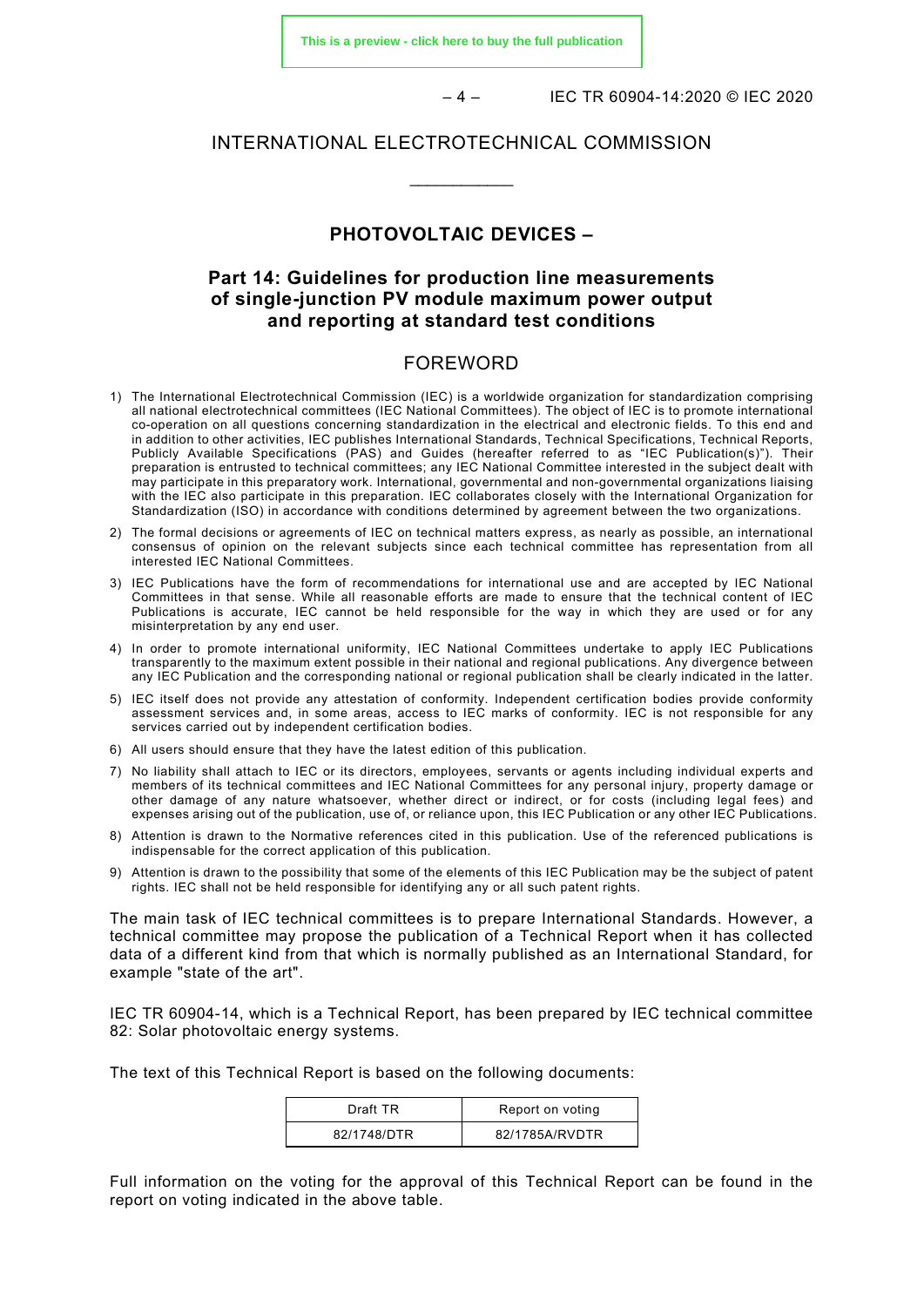IEC TR 60904-14:2020 © IEC 2020 – 5 –

This document has been drafted in accordance with the ISO/IEC Directives, Part 2.

A list of all parts in the IEC 60904 series, published under the general title *Photovoltaic devices*, can be found on the IEC website.

The committee has decided that the contents of this document will remain unchanged until the stability date indicated on the IEC website under "http://webstore.iec.ch" in the data related to the specific document. At this date, the document will be

- reconfirmed,
- withdrawn,
- replaced by a revised edition, or
- amended.

**IMPORTANT – The 'colour inside' logo on the cover page of this publication indicates that it contains colours which are considered to be useful for the correct understanding of its contents. Users should therefore print this document using a colour printer.**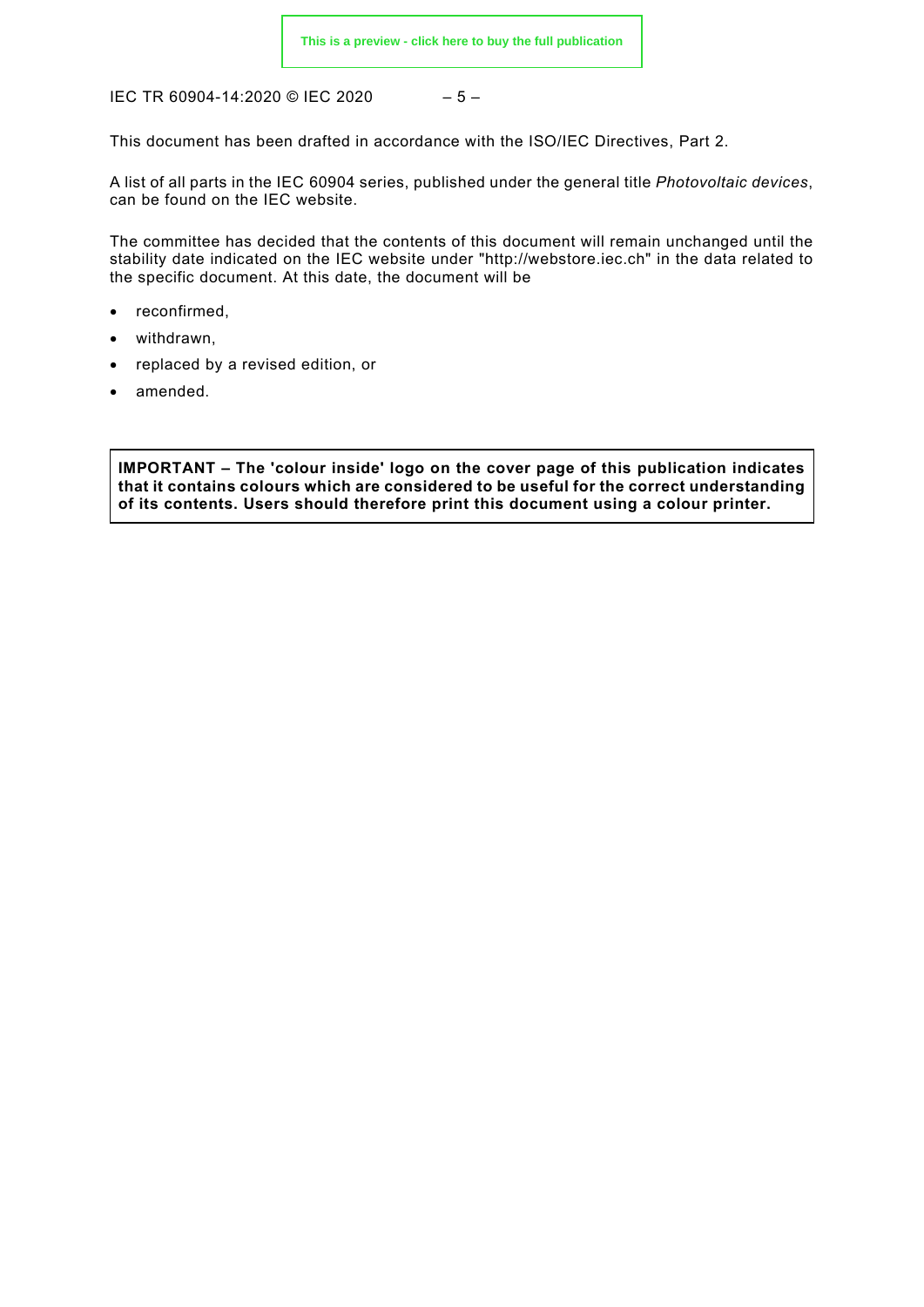– 6 – IEC TR 60904-14:2020 © IEC 2020

### **PHOTOVOLTAIC DEVICES –**

# **Part 14: Guidelines for production line measurements of single-junction PV module maximum power output and reporting at standard test conditions**

#### <span id="page-5-0"></span>**1 Scope**

This document provides guidelines for measurements of the maximum power  $(P_{\text{max}})$  output of single-junction photovoltaic (PV) modules and for reporting at standard test conditions (STC) in industrial production line settings. Such measurements typically:

- Record current-voltage (*I-V*) data while illuminating the module with a solar simulator;
- Are performed on 100 % of manufactured modules, in order to determine whether they meet nameplate requirements for various bins spanning different power output levels.

This type of measurement is widespread and performed in high volume by PV module manufacturers worldwide. As it is desirable to have consistent measurement practices across the industry, this document describes the following features of such measurements:

- Essential elements, in order to provide common understanding;
- Common issues or complications;
- Sources of error and uncertainty, including recommendations to minimize them.

Understanding of  $P_{\text{max}}$  measurement uncertainties is expected to be useful in application of other IEC documents, such as IEC 61215-1 and IEC 62941, where  $P_{\text{max}}$  tolerances and uncertainties must be determined. Whenever possible, this document references specific IEC documents covering topics in more detail. Where no such documents exist, this document provides guidance and recommendations based on other publications relevant to the PV industry.

#### <span id="page-5-1"></span>**2 Normative references**

The following documents are referred to in the text in such a way that some or all of their content constitutes requirements of this document. For dated references, only the edition cited applies. For undated references, the latest edition of the referenced document (including any amendments) applies.

IEC 60512-2-1, *Connectors for electronic equipment – Tests and measurements – Part 2-1: Electrical continuity and contact resistance tests – Test 2a: Contact resistance – Millivolt level method*

IEC 60891, *Photovoltaic devices – Procedures for temperature and irradiance corrections to measured I-V characteristics*

IEC 60904-1:2020, *Photovoltaic devices – Part 1: Measurement of photovoltaic current-voltage characteristics*

IEC 60904-2:2015, *Photovoltaic devices – Part 2: Requirements for photovoltaic reference devices*

IEC 60904-3:2019, *Photovoltaic devices – Part 3: Measurement principles for terrestrial photovoltaic (PV) solar devices with reference spectral irradiance data*